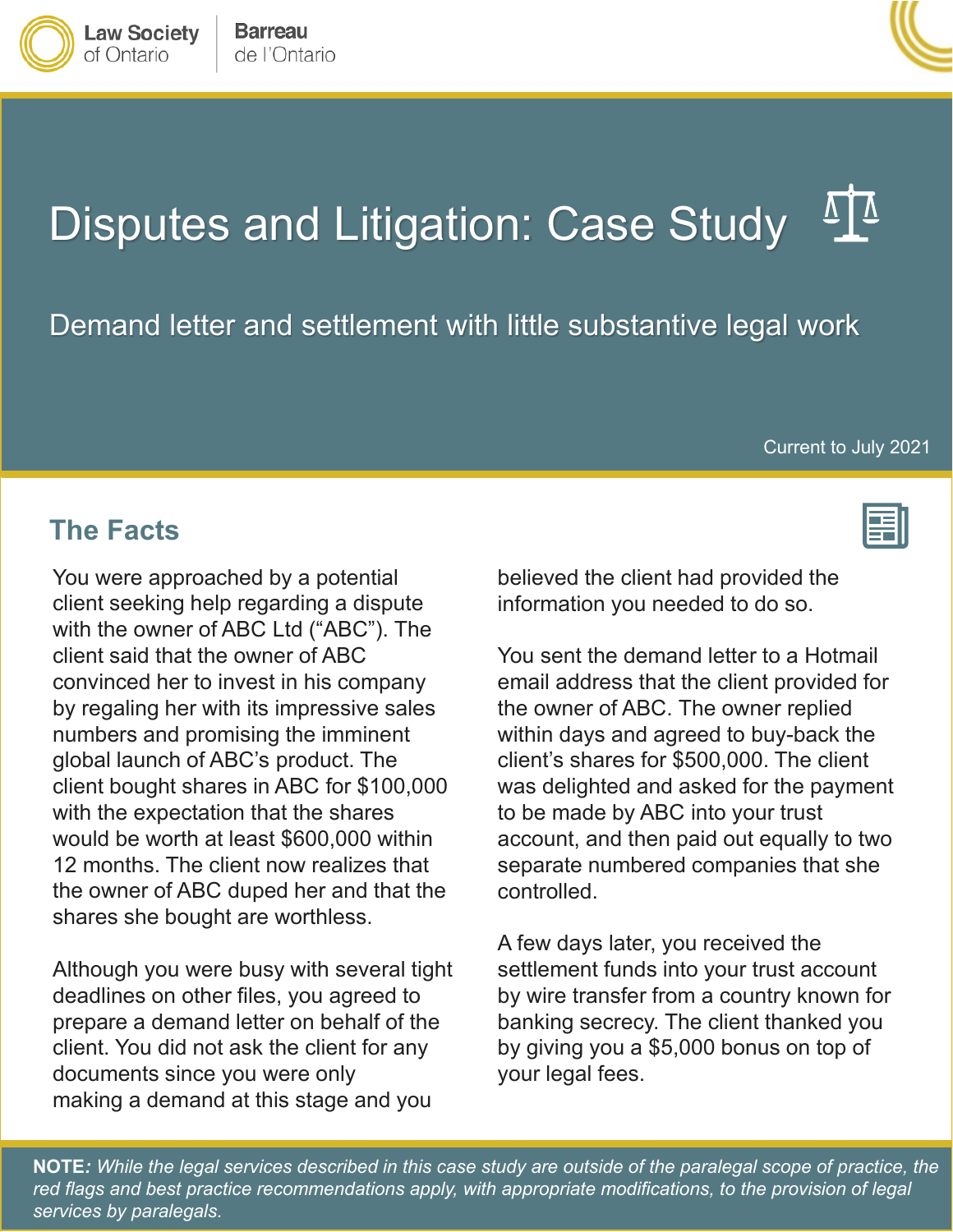# **Red Flags**





# **What Should You Have Done?**

You should have:

- **Requested and reviewed supporting documents.** When acting for clients on a claim or demand for recovery of a debt or actionable loss, you should request and review documents supporting the debt or loss.
- **Inquired about the nature of the debt or loss.** The fact that the client claimed to reinforced the need for investigation into the nature of the debt. have lost the money in potentially fraudulent circumstances ought to have
- **Considered risks of money laundering.** Some of the red flags identified above, and the payment coming from out of the country, suggest this situation is high-risk including the quick payment of settlement funds following a simple demand letter for money laundering.
- **Investigated facts and ascertained client objectives.** If a client makes specific unusual requests about how to transfer the funds (e.g., to unrelated corporate accounts) you should make inquiries as to the reason for these instructions.